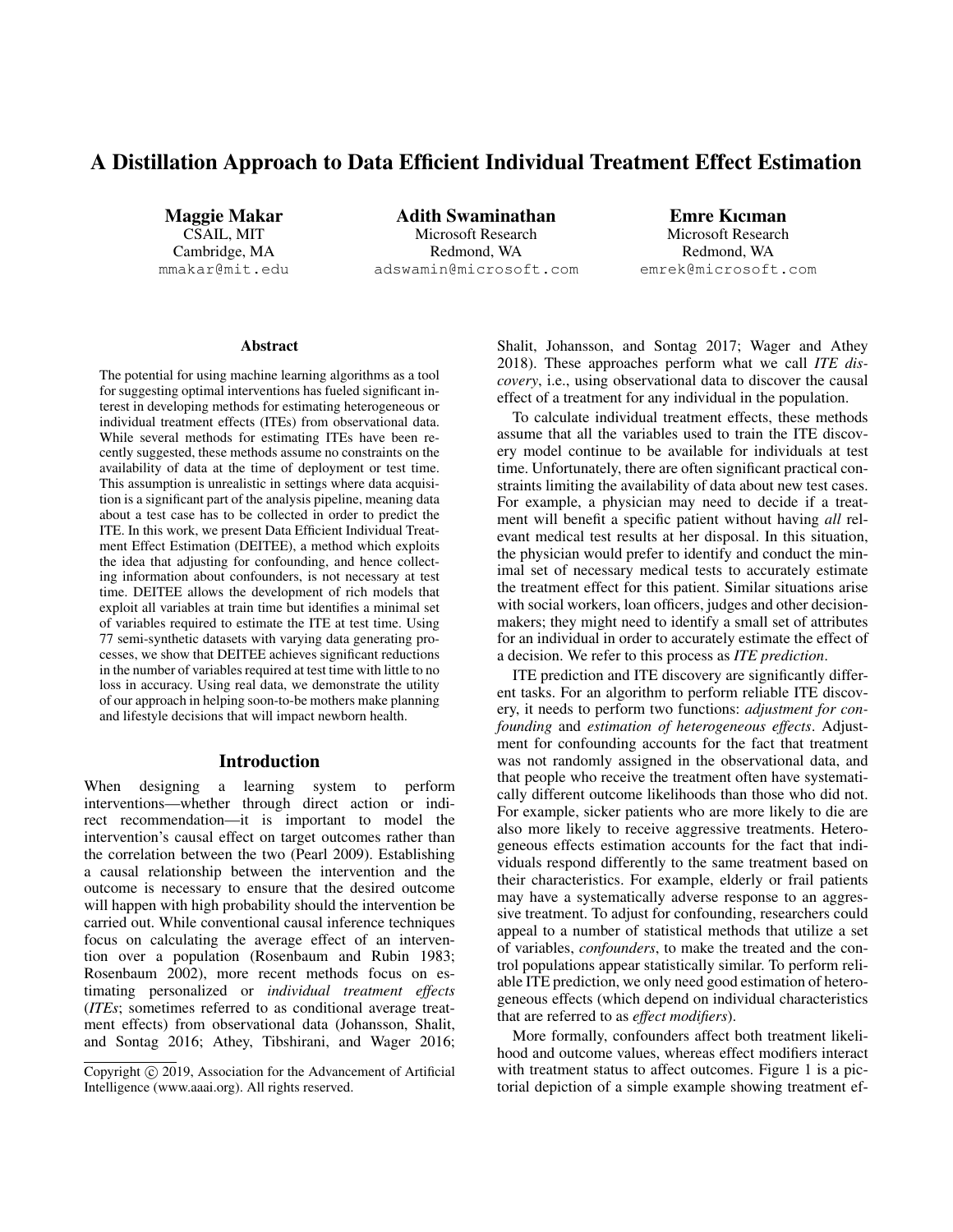

Figure 1: ITE varies by effect modifiers  $(z)$ , not by the confounder

fect varying with the value of the effect modifier,  $z$ . The  $x$ axis shows the confounder, while the  $y$ -axis shows the value of the outcomes. To simplify this didactic example, we assume that z does not affect the outcome for the non-treated group, but that is not an assumption that is necessary for our work. Note that, while outcomes vary with the confounder, the treatment effect does not; the ITE is independent of the confounders (since the dashed line and the solid blue line are parallel) but not the effect modifiers. This suggests that while both confounders and effect modifiers are required at training time, only the latter are required at test time. In situations where confounders are high dimensional while effect modifiers are not, requiring the full set of variables at test time would be demanding a number of variables that might be redundant for ITE prediction.

In this work, we exploit the difference between the tasks at training time (ITE discovery) and test time (ITE prediction) to reduce the number of variables required at test time. We develop an approach similar in spirit to model compression or knowledge distillation methods. Our Data Efficient Individual Treatment Effect Estimator (DEITEE) proceeds in two steps. At train time, a base model is tasked with both confounding adjustment and estimation of heterogeneous treatment effects. Next, a lightweight decision tree identifies the variables associated with the most variance in ITE and requires only these variables to be queried during test time. In addition to reducing the number of variables required at test time, DEITEE also:

1. Allows "early estimation": the individual can receive an ITE estimate after each query before answering all queries.

2. Identifies personalized questions based on the individual's collected profile, by dynamically following different pathways in the tree to collect the most informative variables for different individuals.

Testing DEITEE on 77 semi-simulated datasets with varying data generating processes, we find that DEITEE achieves large reductions in the number of variables required to compute the ITE with little to no loss in accuracy. We find that the variables queried tend to be effect modifiers even though our method provides no guarantees that they would be. Finally, using a dataset of over 89 thousand soon-to-be moms, we show that our method can be used to help them make de-

cisions about their habits and lifestyle choices that are consequential to their newborns' health.

## Related Work

Recent work in machine learning and causality has focused on moving away from average treatment effect estimation to personalized, ITE estimation. Approaches to modeling the ITE span a large spectrum of statistical tools including the use of Bayesian non-parametric models, random forests, and deep neural networks (Athey, Tibshirani, and Wager 2016; Athey and Imbens 2016; Johansson, Shalit, and Sontag 2016; Shalit, Johansson, and Sontag 2017; Alaa and van der Schaar 2018; 2017; Hill 2011). These approaches, however, assume that data available at training time will also be readily available at test time, not taking into account the fact that data collection might be a non-trivial part of the pipeline at test time. Alaa and van der Schaar discuss the distinction between accounting for confounding, or selection bias, and ITE estimation. Their analysis focuses on the relative importance of accounting for selection bias versus response surface estimation (and hence ITE heterogeneity estimation) in small and large samples. Previous approaches to ITE estimation should be viewed as complementary to the work presented here. In fact, we use these algorithms as a part of our suggested approach.

Importantly, existing work in ITE estimation can be classified into two: algorithms that model the *treatment effect* only (e.g., Athey, Tibshirani and Wager 2016; Athey and Imbens 2015) and those which model counterfactual outcomes (e.g., Hill 2016; Johansson, Shalit and Sontag 2016). The former give an estimate of the difference between the outcome under the intervention and the outcome under nonintervention, while the latter give a full estimate of the outcomes under intervention and non-intervention. Estimating treatment effects only is important in situations where the decisions are made based on the difference between the benefit of the treatment and its cost (i.e., return on investment) or if the outcome under non-treatment is known (e.g., a patient will most likely die if untreated). Our work falls under the category of treatment effect rather than counterfactual outcome estimation.

Our work is different from existing work focusing on recovering causal pathways and causal graphs (Spirtes and Glymour 1991). The goal of that line of work is to recover the causal relationships between different variables in the data generating process. This is distinct from our goal, which is to identify a small set of variables that are required to accurately predict the ITE with no claims about the causal relationships between the variables. However, we empirically show that the variables collected tend to be effect modifiers.

The approach we take bears some resemblance to that of the knowledge distillation and model compression framework (Lopez-Paz et al. 2016; Bucilua, Caruana, and Niculescu-Mizil 2006; Lou, Caruana, and Gehrke 2012). Model compression algorithms aim to create a less computationally complex or more intelligible model than the original model. Crucially they assume the task is the same during training and testing. Our work differs from that in that we acknowledge that the tasks at training and testing are different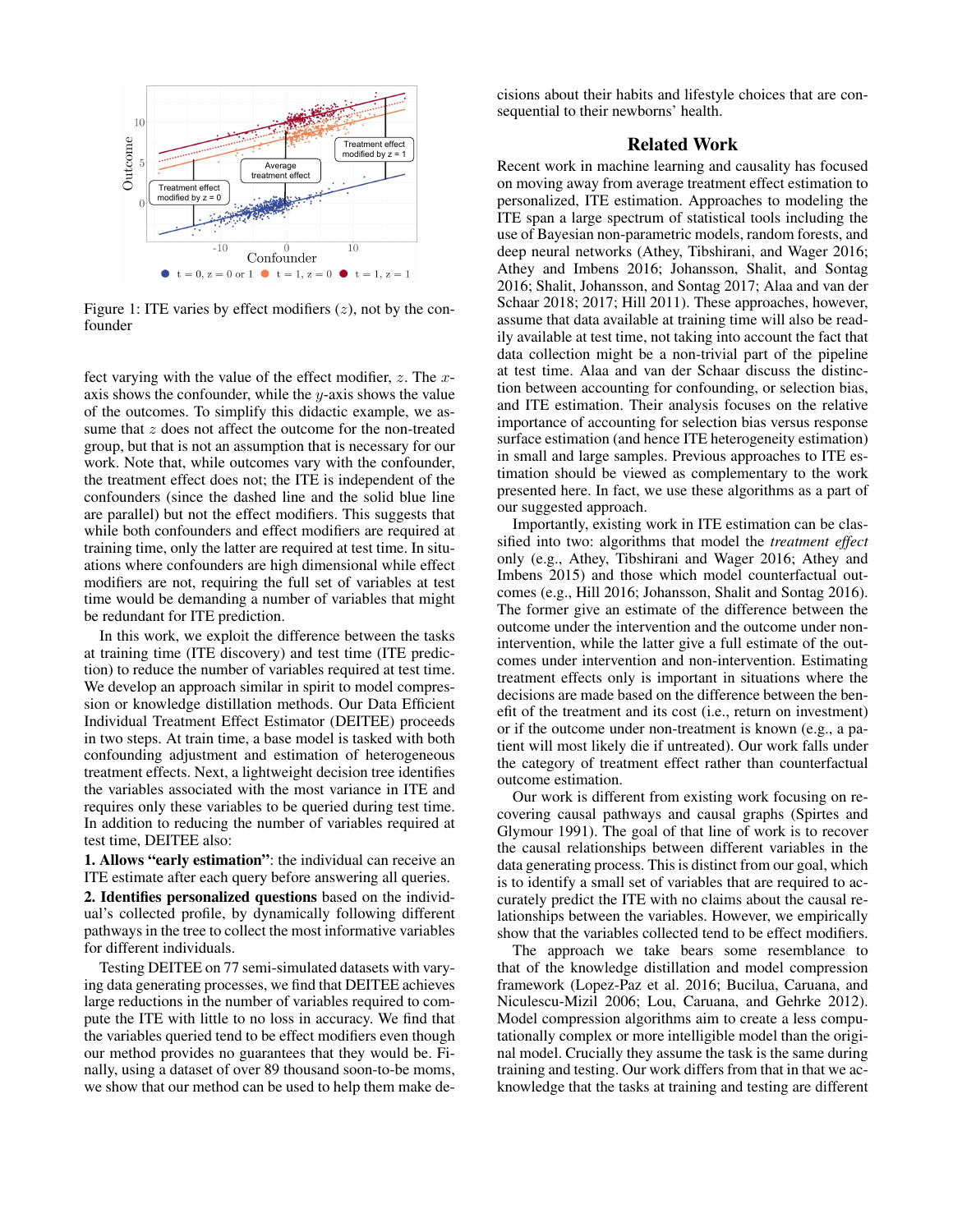and we exploit that difference to create a more compressed model requiring fewer features at test time.

## Preliminaries

Without loss of generality, we frame our discussion using the Neyman-Rubin framework of potential outcomes (Rubin 2005). We focus on binary treatments  $t \in \{0, 1\}$ . We assume that for a single individual, e.g., a patient, with feature vector x, there exist two potential outcomes  $Y_1$  and  $Y_0$  but only one of them is observed. We denote the observed outcome by lowercase y. To emphasize that the unobserved or counterfactual outcome is a function of the individual features, we use  $Y_t(\mathbf{x})$  to refer to the counterfactual outcome for an individual with features x under treatment t. The ITE,  $\tau(\mathbf{x})$ , is hence also a function of x and is equal to  $Y_1(\mathbf{x}) - Y_0(\mathbf{x})$ . We make the classical assumptions of strong ignorability:  $Y_t \perp \!\!\!\perp t \mid \mathbf{x}$ ; overlap:  $0 < p(t = 1|\mathbf{x}) < 1 \forall \mathbf{x}$ ; and consistency:  $y = Y_0$  if  $t = 0$  and  $y = Y_1$  if  $t = 1$ .

In addition, we assume that the the counterfactual outcome can be expressed as:  $Y_t(\mathbf{x}) = g(\mathbf{x}) + \mathbb{1}_{\{t=1\}} \cdot f(\mathbf{z}).$ Throughout the text, we refer to  $z \subseteq x$  as effect modifiers. This functional decomposition is not a restrictive assumption as  $g$  and  $f$  can belong to any complicated function class and z can include all variables.

We assume that a large dataset  $\mathcal{D} = {\mathbf{x}_i, t_i, y_i}_{i=1}^N$  is available at training time, but that data for a new test case,  $x_i$ , must be acquired with some non-trivial cost to compute an ITE estimate for individual  $j$ . We assume that all features have an equal cost at test time, but our approach can be extended to incorporate different costs for different features. We distinguish between two tasks

ITE Discovery: The goal is to develop an algorithm that takes D as input, and outputs a function  $\hat{\tau} : \mathbb{X} \mapsto \mathbb{R}$ such that  $\hat{\tau}(\mathbf{x}) \approx \tau(\mathbf{x})$  for all individuals  $\mathbf{x} \in \mathbb{X}$ .

ITE Prediction: For a particular individual we observe a subset of variables z, and we must output a value  $\hat{e}$ such that  $\hat{e} \approx \int \Pr(\mathbf{x} \mid \mathbf{z}) \tau(\mathbf{x}) d\mathbf{x}$ . ITE Discovery can be a useful sub-goal for this problem, since we might be able to approximate  $\hat{e} \approx \int \Pr(\mathbf{x} \mid \mathbf{z}) \hat{\tau}(\mathbf{x}) d\mathbf{x}$  using  $\mathcal{D}$  and  $\hat{\tau}$ .

Our goal is data-efficient ITE prediction. That is, what is a sufficient set of variables z we must observe about an individual, and what should our estimate  $\hat{e}$  be for that person?

#### Motivating Insights

Consider the example of a physician trying to estimate the effect of conducting an aggressive surgery. She would only choose to do the surgery if it increases her patient's life expectancy. What demographic questions and medical tests should she ask/run so that she gets an accurate estimate of post-surgery change in life expectancy?

Heterogeneous treatment estimation From the definition of ITE, we have that:

$$
\tau(\mathbf{x}) = Y_1(\mathbf{x}) - Y_0(\mathbf{x}) = g(\mathbf{x}) + f(\mathbf{z}) - g(\mathbf{x}) = f(\mathbf{z}).
$$

This reveals that  $\tau$  is a function of **z** rather than all of **x**. In scenarios where the z is of a much smaller dimension than x, there is a clear advantage to only collecting the effect modifiers z. Even if all the features are effect modifiers there is an advantage to ordering the variables according to the magnitude of effect modification and only collecting the top modifiers in budget-constrained test scenarios.

#### Insight 1: We only need to collect effect modifiers for ITE prediction.

Personalized feature selection Consider the case where life expectancy of the patient has the following form:

 $f(\mathbf{z}) = \mathbb{1}_{\{z_v > c\}} \cdot \exp(z_{1\text{A}}) + \mathbb{1}_{\{z_v \le c\}} \cdot \exp(z_{1\text{B}}),$ 

where  $z_v$  denotes vitals,  $z_{1A}$ ,  $z_{1B}$  denote results of lab test A and B respectively and  $c$  is some constant. Note, lab test A is only relevant for patients for whom  $z_v > c$  while lab test B is only relevant for patients for whom  $z_v \leq c$ . The ideal data collection process mimics that hierarchical dependency structure, collecting the vitals first and then deciding which lab test to conduct next based on their values.

Insight 2: Individuals may have different effect modifiers. We can personalize their queries.

Identifying axes of variance Consider the situation where two effect modifiers, say,  $z_{v}$ , and  $z_{1A}$ , are functions of another variable  $x$ . In that case, querying  $x$ , even though it might not be an effect modifier, is more efficient than querying  $z_v$ , and  $z_{1A}$  for patients with  $z_v > c$ . It might be that for some applications, it is important to medically understand the factors that affect the treatment effect but for the purposes of efficient data collection, which is our main aim, identifying the variables associated with the most variance in the ITE is sufficient.

Insight 3: Collecting variables that induce the highest variance is sufficient for ITE prediction.

Direct regularization for ITE discovery does not work One might wonder whether some form of variable regularization can be applied during ITE discovery to ensure feature sparsity and enable data-efficient ITE prediction as a side-effect. If the regularization penalty leads to excluding confounders in  $x \setminus z$  (that affect both treatment likelihood and the outcome), our estimates will be unnecessarily biased. If it leads to excluding any of the variables in z, it would be ignoring an axis of heterogeneity, essentially lumping together groups with diverse ITEs.

#### Method: A Distillation Approach

The three insights outlined in the previous section inform our strategy: we seek to find a small set of features with which the ITE varies and a functional mapping from these variables to the ITE. We start by making 2 unrealistic assumptions – where we have access to  $\tau$ , and know that the number of effect modifiers is at most  $K$  – but relax these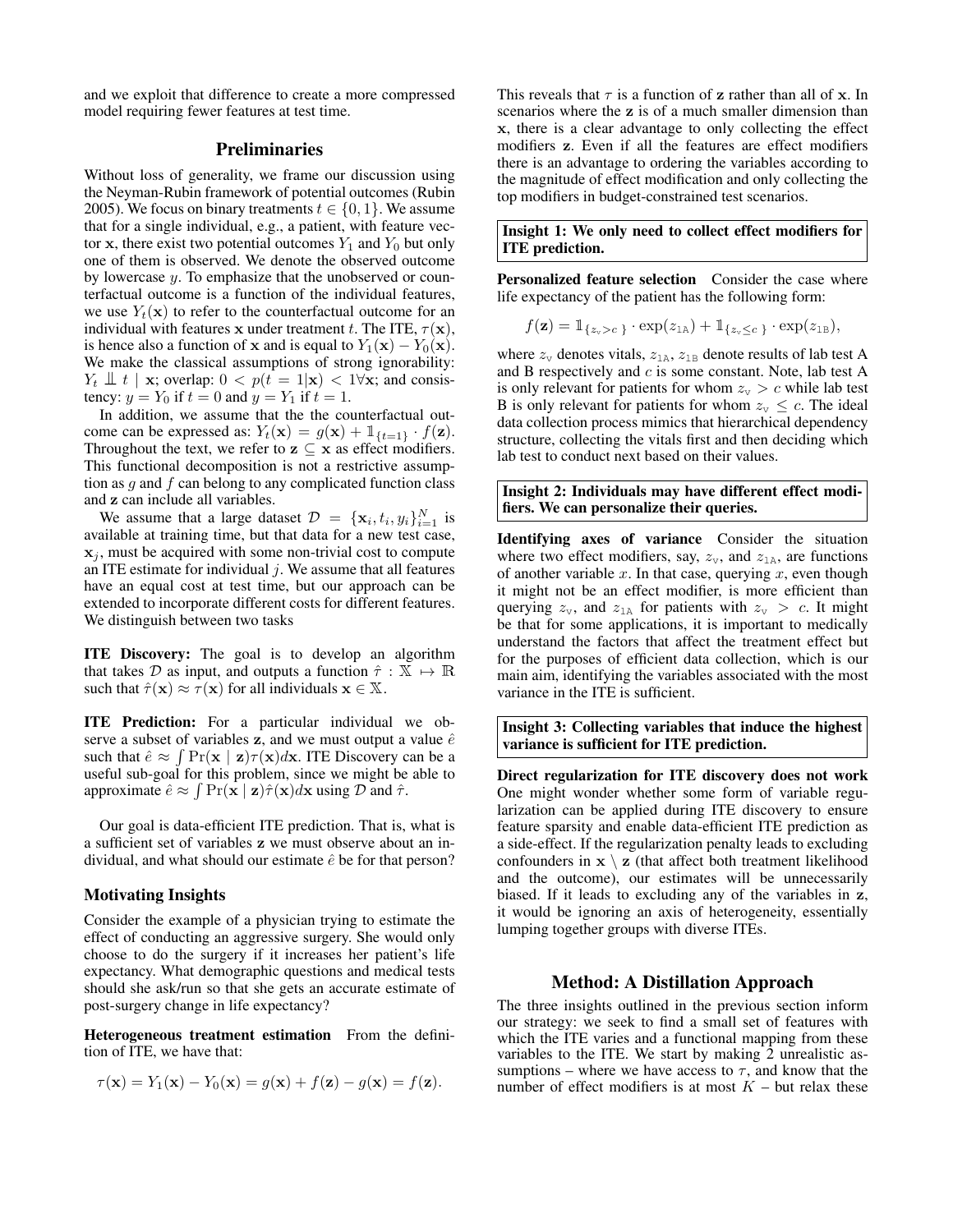assumptions later. Our objective function is defined as:

$$
I^*, \theta^* = \underset{I, \theta}{\arg\min} \left\{ \frac{1}{N} \sum_i \left( \tau_i - f_{\theta}(\mathbf{x}_i^I) \right)^2 \right\} \text{ s.t. } |I| \le K, \tag{1}
$$

where I denotes an index set,  $x^I$  denotes the subset of the vector x formed by picking the dimensions,  $d \in I$  and θ parametrizes the mapping from  $x<sup>I</sup>$  to  $τ$ . This is essentially an L0 regularization problem which is computationally intractable, since it requires optimization over the discrete space of all possible index sets.

Because L0 regularization is intractable, we tackle the problem iteratively, only seeking to find one relevant feature at a time. We opt for an iterative approach because it can be stopped at any point, giving us an early estimate of the ITE based on the variables selected so far. In the first iteration we find the feature associated with the most variance in the entire population, which entails solving:

$$
d_1^*, \theta_1^* = \underset{d, \theta}{\arg\min} \left\{ \frac{1}{N} \sum_i \left( \tau_i - f_{\theta}(\mathbf{x}_i^d) \right)^2 \right\}
$$

where d denotes a dimension of  $x$  and  $d_k^*$  denotes the optimal dimension picked in the  $k^{th}$  iteration. For the  $k^{th}$  iteration, the objective is defined as:

$$
d_k^*, \theta_k^* = \underset{d \notin \{d_{1:k-1}^*, \theta\}}{\arg \min} \left\{ \frac{1}{N} \sum_i \left( \tau_i - f_{\theta} \left( \mathbf{x}_i^{(d_{1:k-1}^*, d)} \right) \right)^2 \right\},\
$$

and so forth. While this iterative approach has the advantage of allowing early estimation, it makes the assumption that there is a single set of variables that is relevant for the entire population. To relax that assumption, we redefine the optimization function such that at each iteration it picks the dimension associated with the highest variation and splits the population into two distinct, less heterogeneous subgroups for which we can repeat the process recursively, optimizing this objective for each group separately.

To do so, we introduce a splitting function,  $h_{\phi}(\mathbf{x})$  which gives a partition  $\pi$ , splitting the population into subgroups  $\ell_1$  and  $\ell_2$ . For simplicity, we consider binary splits. Our objective function for the first iteration can now be re-written:

$$
d_1^*, \theta_1^*, \phi_1^* = \underset{d, \theta, \phi}{\arg\min} \left\{ \frac{1}{N} \sum_i \left( \tau_i - f_{\theta} \left( \mathbf{x}_i^d; h_{\phi}(\mathbf{x}_i^d) \right) \right)^2 \right\}
$$

Importantly, since our objective is to minimize data collection, we require that the same variable that is used for estimation is also used for splitting:  $f_{\theta}$  and  $h_{\phi}$  both depend on the same  $x_i^d$ . The objective function for the  $k^{th}$  iteration can now be defined separately for each of the  $\ell_i$  partitions created in iteration  $k - 1$ :

$$
d_{k,j}^*, \theta_{k,j}^*, \phi_{k,j}^* = \underset{d,\theta,\phi}{\arg\min} \left\{ \frac{1}{\#(i : i \in \ell_j)} \right\}
$$

$$
\sum_i \left( \tau_i - f_\theta(\mathbf{x}_i^{(d_{1:k-1}^*,d)}; h_\phi(\mathbf{x}_i^{(d_{1:k-1}^*,d)})) \right)^2 \right\}
$$

where  $\#(i : i \in \ell_i)$  denotes the number of samples falling in subgroup j of partition induced by  $h_{\phi}(\mathbf{x}_i^{(d_{1:k-1}^*,d)})$  $\binom{a_{1:k-1},a_{j}}{i}$ . Note

that when  $h_{\phi}$  is a simple thresholding function and  $f_{\theta}$  is the mean of the sub-population satisfying the threshold, this objective function is identical to the objective function of a simple decision tree:

$$
\Pi^*, \boldsymbol{\mu}^* = \sum_j \operatorname*{arg\,min}_{\Pi, \boldsymbol{\mu}} \left\{ \frac{1}{\#(i : i \in \ell_j)} \sum_i \left( \tau_i - \mu_j(\ell_j) \right)^2 \right\} \tag{2}
$$

where  $\mu_j(\ell_j)$  is the mean of leaf j,  $\mu = {\mu_j}$  for all j and  $\Pi$ is a partition, with  $\Pi = \{ \ell_j \}_{j=1}^M$ , where  $M$  is the total number of leaves in the tree.

The tree can be grown until a pre-specified number of queries  $K$  is achieved or until further queries do not lead to further improvements in the accuracy, meaning:

$$
\frac{1}{\#(i:i \in \ell_j)} \sum_{i} \left(\tau_i - \mu_j(\ell_j)\right)^2 < \epsilon \tag{3}
$$

for some small  $\epsilon$  for all possible partitions.

Of course, we never have access to  $\tau_i$ . Instead, we assume that at training time, we have access to an algorithm  $A$ :  $\mathcal{D} \rightarrow \tilde{\tau}(\mathbf{x})$ . Meaning an algorithm that learns a functional mapping from the full set of features to the ITE. Using this algorithm, we can train a model to compute an approximate estimate of  $\tau_i$  for all i in the training data. We refer to this model as the base model and denote this approximation with  $\tilde{\tau}_i$ . Replacing  $\tau_i$  with  $\tilde{\tau}_i$ , the objective function in 2 can now be rewritten as: be rewritten as:

$$
\Pi^*, \boldsymbol{\mu}^* = \sum_j \operatorname{argmin} \left\{ \frac{1}{\#(i : i \in \ell_j)} \sum_i \left( \widetilde{\tau}_i - \mu_j(\ell_j) \right)^2 \right\}
$$

At test time, we need to only query the variables that define the partition in the order defined by the partition hierarchy. The depth of the partition K can either be defined *a priori* or the partition trees can be allowed to grow until the reduction in variance is less than a tolerance parameter  $\epsilon$ . Alternatively  $\epsilon$  or K can be acquired through cross-validation against the base model's estimates of  $\tau$  for the validation set.

Why trees? The regularization problem expressed in equation 1 could have been approximated in a number of ways. We chose decision trees for several reasons. First, the tree could be fully trained at training time, but traversed up to some depth  $K <$  the maximum depth at test time enabling the end user to stop whenever their budget of queries is exhausted. In addition, different pathways are defined by different variables, which encodes our intuition that different features will be relevant for different individuals. Finally, decision trees are easy to train and interpret, which adds little to no overhead to the inherently complicated ITE estimation process making this approach user-friendly.

One limitation of trees is that they consider only binary splits; they are prone to splitting the population using the same feature several times, each time based on a different threshold. To remedy that, we cache the value of the feature the first time it is queried and use the cached value to evaluate any subsequent splits on the same variable. Other limitations are considered in the conclusions section.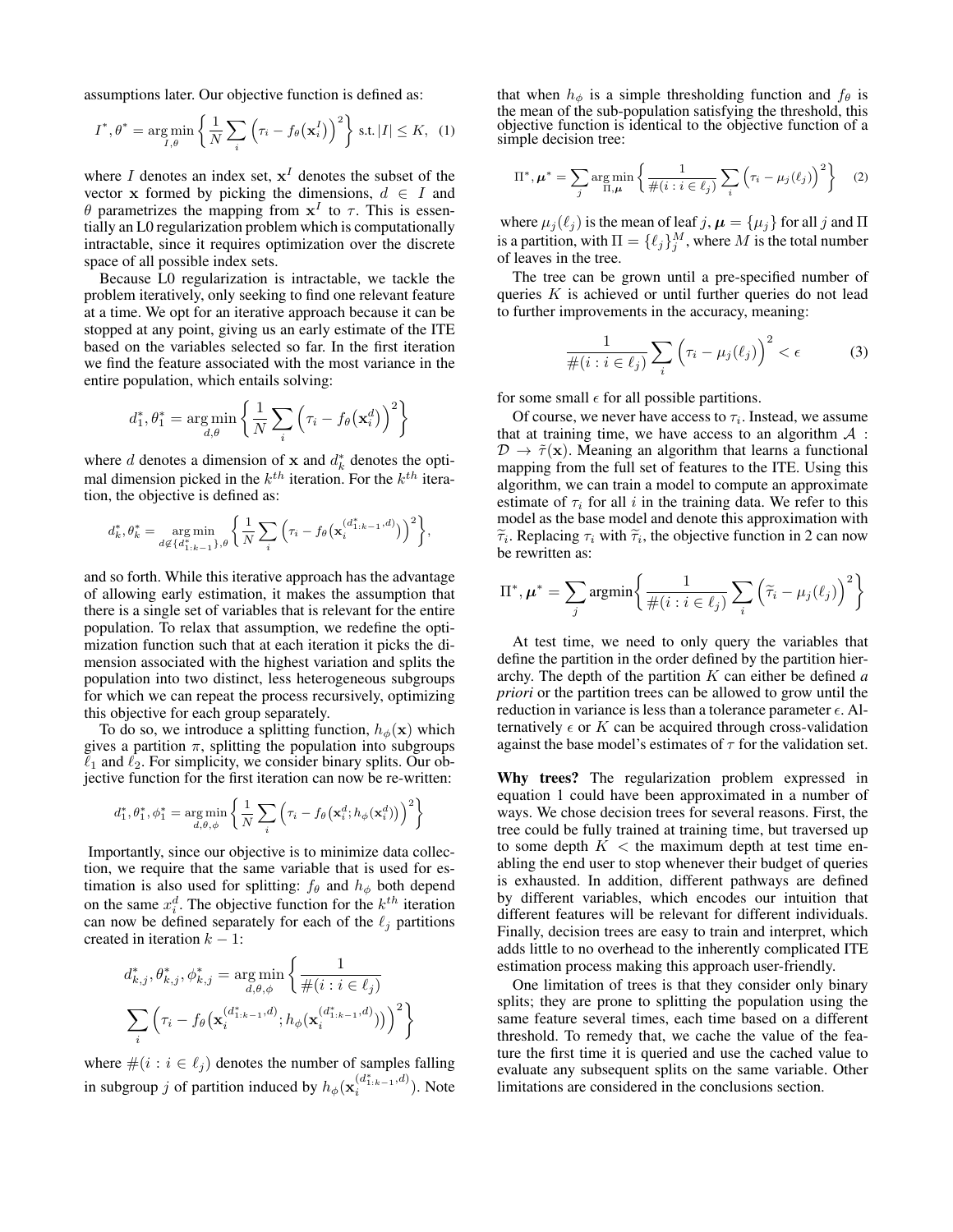|      |      |      |       |               | Oracle        | <b>BART</b> |        |        | GRF           |       |               |        |               |
|------|------|------|-------|---------------|---------------|-------------|--------|--------|---------------|-------|---------------|--------|---------------|
| Trt  | Pct  | Resp | Align | <b>DEITEE</b> | <b>DEITEE</b> | Base        | DEITEE | DEITEE | <b>DEITEE</b> | Base  | <b>DEITEE</b> | DEITEE | <b>DEITEE</b> |
| Mech | Trt  | Surf |       | MSE-T         | <b>MVar</b>   | MSE-T       | MSE-T  | MSE-M  | <b>MVar</b>   | MSE-T | MSE-T         | MSE-M  | <b>MVar</b>   |
| poly | low  | exp  | high  | 9.97          | 5.52          | 7.31        | 8.97   | 1.49   | 5.42          | 11.12 | 11.63         | 0.21   | 4.30          |
| poly | high | exp  | low   | 4.78          | 5.51          | 3.46        | 5.56   | 0.39   | 5.38          | 8.81  | 9.53          | 0.1    | 4.11          |
| step | high | exp  | low   | 4.76          | 6.45          | 2.53        | 4.97   | 1.40   | 6.16          | 7.35  | 8.11          | 0.22   | 4.66          |
| step | high | exp  | high  | 2.82          | 5.91          | 1.53        | 3.23   | 1.55   | 5.64          | 6.6   | 7.17          | 0.25   | 4.63          |
| poly | low  | exp  | low   | 3.96          | 8.03          | 1.49        | 3.59   | 0.46   | 5.88          | 5.57  | 6.21          | 0.11   | 4.53          |
| poly | high | exp  | high  | 3.63          | 5.77          | 2.74        | 4.4    | 0.15   | 5.58          | 7.54  | 8.11          | 0.07   | 4.38          |
| step | low  | exp  | low   | 3.27          | 5.73          | 2.31        | 3.99   | 0.13   | 5.60          | 6.80  | 7.39          | 0.07   | 4.70          |
| step | low  | exp  | high  | 2.53          | 5.29          | 1.38        | 2.22   | 0.09   | 5.18          | 4.88  | 5.19          | 0.04   | 4.24          |
| step | low  | step | low   | 1.85          | 4.63          | 1.56        | 2.07   | 0.23   | 4.51          | 3.68  | 3.75          | 0.09   | 3.52          |
| poly | high | step | high  | 1.48          | 4.10          | 1.43        | 1.87   | 0.71   | 3.84          | 3.15  | 3.34          | 0.19   | 3.35          |
| poly | low  | step | high  | 1.05          | 4.08          | 1.16        | 1.54   | 0.14   | 4.01          | 3.75  | 3.84          | 0.04   | 3.27          |
| step | high | step | low   | 0.93          | 4.44          | 0.61        | 1.19   | 1.09   | 4.26          | 3.16  | 3.38          | 0.18   | 3.37          |
| step | high | step | high  | 0.72          | 4.39          | 0.82        | 1.14   | 0.09   | 4.53          | 3.45  | 3.63          | 0.03   | 3.63          |
| poly | low  | step | low   | 0.61          | 5.14          | 0.74        | 1.04   | 0.25   | 3.57          | 2.53  | 2.65          | 0.08   | 2.96          |
| poly | high | step | low   | 0.61          | 3.67          | 1.14        | 1.38   | 1.85   | 3.66          | 2.45  | 2.6           | 0.29   | 3.02          |
| step | low  | step | high  | 0.61          | 4.14          | 0.88        | 1.11   | 1.51   | 4.19          | 2.42  | 2.52          | 0.26   | 3.49          |

Table 1: DEITEE leads to large reductions in required features at test time with little to no loss in accuracy

### Semi-synthetic experiments

#### Setup

Experiments on real data are ideal in the sense that they provide hard and realistic test-beds for our method. However, since we never observe the true ITE, it is hard to evaluate our method on real data alone. Completely synthetic experiments allow us access to the true ITE at the risk of over simplifying the data generating process thus creating a completely unrealistic test-bed. To strike a balance between the two extremes, we resort to semi-synthetic experiments, where the matrix of features (confounders and/or effect modifiers) is extracted from real data while the treatment assignment and response mechanisms are simulated. For our semi-synthetic experiments, we use data generated for the Atlantic Causal Inference Conference Competition (Dorie et al. 2017). In this competition, 58 variables were extracted from the Collaborative Perinatal Project, a longitudinal study on pregnant women and their children. Of these features, 3 are categorical, 5 are binary, 27 are count data, and the remaining 23 are continuous. A subset of 4802 of the women in the study was included in the competition. The competition organizers simulated 77 different experimental setups with varying data generating processes. The data generating processes were varied based on:

- Overlap: between the treated and control populations.
- Heterogeneity: how much the treatment varies based on features. It is controlled in the setup by controlling the number of variables that interact with the treatment.
- Treatment assignment mechanism (Trt mech): the functional class of the mapping from the features to the treatment (e.g., a polynomial or step function)
- Response surfaces (Resp Surf): the functional class mapping from features and treatment to the final outcome.
- Percent treated (Pct Trt): the percent of the observations receiving the treatment assignment (Low=25%; high=75%).

• Alignment (align): A variable included in the treatment assignment has a low (25%) or high (75%) chance of also being included in the response surface.

Further details about the simulations can be found in (Dorie et al. 2017). We split the data into 2/3 for training and validation and 1/3 for testing. For each of the 77 simulated setups, we run DEITEE on one of three base estimates: oracle, Bayesian Additive Regression Trees (BART; Hill 2011), and Generalized Random Forests (GRF; Athey, Tibshirani and Wager 2016). For the oracle base model, DEITEE directly distills the ground truth ITE, for the latter two DEITEE distills the training estimates computed using these models. We chose to implement BART because it was the top performing method in the challenge, while GRF is one of the most widely used heterogeneous treatment effect estimation methods. During training time, we do three-fold cross validation for each of the base models to pick the optimal hyper-parameters. Details about hyper-parameter tuning and software used are in the appendix. We then distill each base method as outlined previously using a decision tree, stopping the splitting when the improvement in accuracy is less than  $\epsilon = 0.001$ . We run each experiment 20 times, each time randomly picking new simulation parameters and present results averaged over these 20 unique simulations.

## Results

Table 1 shows the mean squared error (MSE) of the base models and the distilled model relative to the ground truth ITE (MSE-T), as well as the MSE of the distilled model relative to the base model (MSE-M), and the mean number of queries (MVar) that DEITEE collected. Poly and exp refer to the polynomial and exponential functions respectively. We present results from the full overlap and high heterogeneity setups in the main text while results for all other simulation conditions are presented in the appendix. We chose full overlap because it conforms with our assumptions while high heterogeneity is a more challenging setting. The table shows that DEITEE is able to distill the base model without a large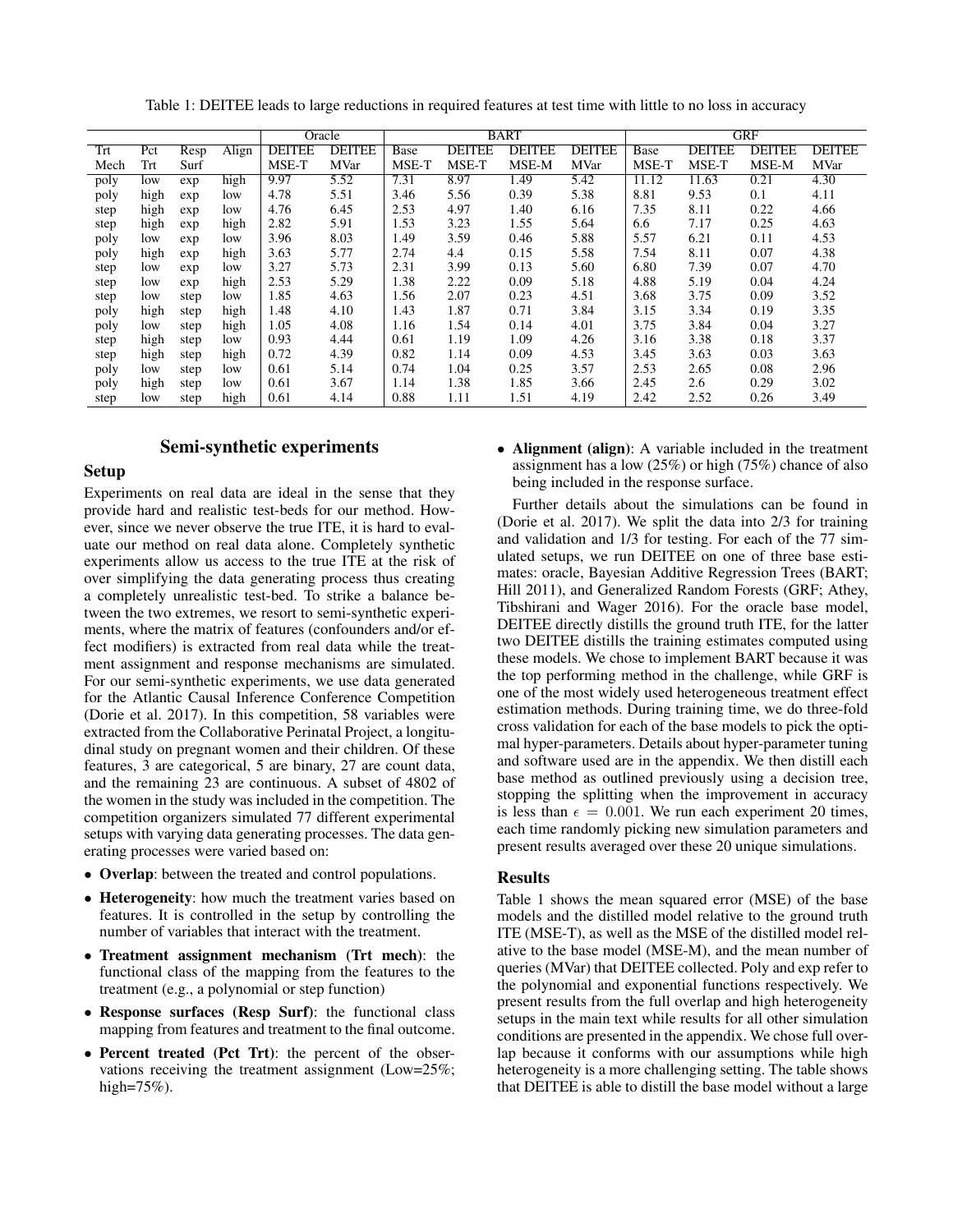loss in accuracy. For GRF, we find that the distillation procedure required the collection of less than 5 features, compared to the full 58 features this constitutes a 91% reduction in required features. Distilling BART led to an 88% reduction in required features. We observe that when distilling GRF, which has lower accuracy than BART, DEITEE collects a smaller number of variables. This implies that DEITEE does some form of early stopping when the base model has a high error. These large reductions in features come without large sacrifices in accuracy. Comparing MSE-M vs. MSE-T for GRFs, we find that DEITEE's MSE-M is less than 0.3 across all experiment conditions (in fact, a paired T-test between the base model and DEITEE's MSE reveals that the difference is statistically indistinguishable from 0 for 10 different experiment configurations). The drop in accuracy is more pronounced for BART (DEITEE MSE-M is larger), indicating that there may be better distillation approaches that fit the ITE surface modeled by BART. Still paired T-test shows that the difference is statistically indistinguishable from 0 for 8 of the experiment configurations. Comparing the average performance across simulations, we find that the MSE averaged across simulations is statistically insignificant for all GRF models and is significant only for 7 out of the 77 configurations for BART, further pointing to the notion that there might be better models to distill BART. We also find that the majority of the MSE relative to the ground truth is attributable to the error incurred by the base model. This can be inferred from the fact that the MSE relative to the ground truth of the base model is roughly equal to that of DEITEE while the MSE of DEITEE relative to the model is negligible.

Further inspection of the results show that DEITEE's MSE tends to be higher when the response surface is exponential rather than step or linear functions. This might be attributable to the fact that the base models also have a higher MSE when the response surface is exponential but it could also be an additional error introduced by DEITEE. By virtue of being a decision tree, it is approximating the smooth exponential function using a piece-wise constant function. In some situations, researchers may opt to fit more flexible models, e.g., a Generalized additive model (GAM), during splitting or at the leaves.

We will focus the remainder of the discussion on the analysis of one of the harder experimental setups: non-linear, polynomial treatment assignment mechanism, low percent treated, low alignment and step response surface. Results from the exponential surface are presented in the appendix.

In addition to minimizing feature collection at test time with little to no loss in accuracy, DEITEE is able to personalize the feature selection process, allowing different subpopulations to be asked a different number of questions. Figure 2 is the histogram of the number of features collected at test time showing significant variability in the number of features collected across the test population, thus conforming with insight 2 in the Preliminaries section.

Next, we inspect DEITEE's ability to balance the accuracy-efficiency trade-off, where efficiency is measured by the number of unique features collected or queried at test time. We compare it to a more naive method of approaching



Figure 2: Histogram of the number of features collected by DEITEE at test time. Number of features collected varies: The majority of individuals require 3 features while few harder-to-estimate individuals require more.

this problem which relies on simple regularization. Specifically, we train the base model once using all the variables, compute the variable importance<sup>1</sup> then retrain the model using only the top  $k$  variables. We implement this approach for BART and GRF and refer to these retrained models as the RT-models. Figures  $3(a)$  and  $3(b)$  show the number of unique features collected on the  $x$ –axis and the corresponding MSE and Median SE on the y–axis respectively. Plotted lines show performance of retrained models (RT-GRF and RT-BART), and DEITEE-distilled models (DEITEE-GRF and DEITEE-BART). Dotted lines show base model accuracy.

We find that DEITEE-distilled methods have a lower mean and median squared errors after the first 2-3 queries. To understand the reason behind these gains in accuracy, we inspect the types of features that DEITEE collects and compare them to the retrained models. Figure 3(c) shows the number of unique features collected on the x−axis and the proportion of individuals queried about a variable that is not an effect modifier on the y−axis. We see that RT-BART tends to favor collecting effect modifiers in the first few rounds, neglecting to adjust for confounding while RT-GRF tends to collect non-effect modifiers perhaps prioritizing adjustment for confounding at the expense of estimating heterogeneity. While the retrained methods continue asking additional questions which introduce marginal gains in accuracy, DEITEE stops after collecting non-effect modifiers from at most 20% of the population. This is an important feature: In non-simulated data, we would not be able to observe accuracy plots similar to Fig  $3(a,b)$  to pick the k where the error plateaus and subsequently retrain base models using only the  $k$  most important variables. In addition, we see that both the retraining method and DEITEE are able to ex-

 $1$ Details regarding variable importance measures are in (Kapelner and Bleich 2016) for BART and (Tibshirani et al. 2018) for GRF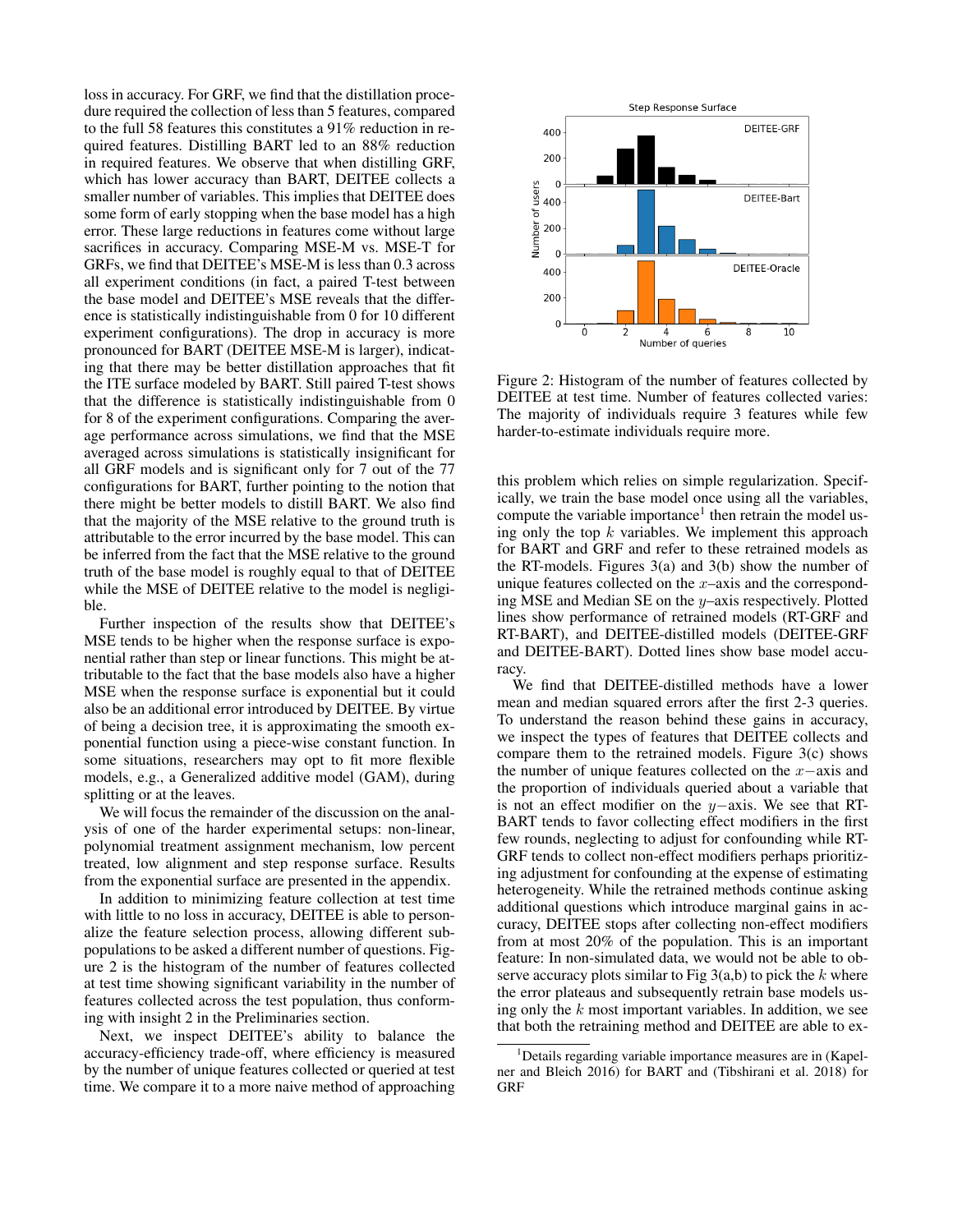

Figure 3: DEITEE models achieve faster initial gains in accuracy, and tend to collect effect modifiers.

ploit the efficiency-accuracy trade-off; after a small number of variables is queried, the mean and median squared errors drop drastically and plateau after 5 or 6 questions. This number of questions is consistent with the number of variables interacted with the treatment in these experiment settings. At the point where the models' performances plateau, the MSE of the retrained methods are overall lower than those of the DEITEE-distilled model, however the median SE shows that the performance is overall comparable. The difference between the performance as measured through the mean and median errors suggests that the distribution over errors is skewed: for the majority of the population, DEITEE performs better than retraining but for some "hard" sub-populations, DEITEE gives less accurate estimates. Retraining improves estimates for these hard sub-populations but at the cost of collecting many more variables than necessary for the "easy" sub-populations, which DEITEE is able to avoid as shown in Figure 2.

### Real data experiment

For our real data experiment, we show that DEITEE can enable expecting mothers to plan and make decisions during their pregnancy based on how they might affect their babies' health. Specifically, DEITEE can select the questions needed to ask the mother in order to ascertain the effect of different interventions and habits on the baby's health. In such a scenario, collecting all the features (by asking the mother a barrage of questions) is not feasible, especially with vulnerable populations of pregnant women who most need the right medical advice. We explore two interventions: how *initialization of perinatal care in the first trimester* and *smoking* affect the baby's health. We follow existing literature in using the baby's birth weight as an indicator of its health and well being (Almond, Chay, and Lee 2005). We use data from the 1989 Linked birth-infant death data which is made publicly available by the Centers for Disease Control (CDC ). The dataset has infant birth weight, as well as parent demographics and mother risk factors for all 4 million babies born in the US. We restrict our analysis to the population of singletons born in the state of Massachusetts ( $N = 91,065$ ). We further drop any infants who are missing birth weight, mother's smoking status or when she initialized her perina-

Table 2: DEITEE achieves large reductions in the features collected about soon-to-be-moms without loss of accuracy in estimating the effect of smoking and perinatal care on their babies' birth weight.

|                                       | Base    | <b>DEITEE</b> | <b>DEITEE</b> | <b>DEITEE</b> |  |  |  |  |  |
|---------------------------------------|---------|---------------|---------------|---------------|--|--|--|--|--|
|                                       | MAE-P   | MAE-P         | MAE-B         | <b>MVar</b>   |  |  |  |  |  |
|                                       | Smoking |               |               |               |  |  |  |  |  |
| <b>BART</b>                           | 580.20  | 580.20        | 0.22.         | 15.42         |  |  |  |  |  |
| GRF                                   | 581.27  | 581.38        | 8.30          | 11.92         |  |  |  |  |  |
| Perinatal care in the first trimester |         |               |               |               |  |  |  |  |  |
| <b>BART</b>                           | 587.62  | 587.62        | 0.26          | 16.20         |  |  |  |  |  |
| <b>GRF</b>                            | 588.03  | 588.06        | 3.13          | 15.70         |  |  |  |  |  |
|                                       |         |               |               |               |  |  |  |  |  |

tal care ( $N = 89, 840$ ). We split the data into 2/3 training and validation and 1/3 testing. Three-fold cross-validation is done to find the best parameters for the base model.

Here we do not have access to the true ITE so we cannot directly measure how well DEITEE or the base models do. Instead, we compute a proxy for the ITE by matching every mother in the test set with two similar mothers, one of whom belonged to the treatment group while the other does not. To find candidate matches, we use data from 1990 and data from 1989 from states other than Massachusetts. We identify the best matches as the ones having the smallest Euclidean distance relative to the features of the main mother. The proxy ITE is then computed as the difference between the birth weight of the baby belonging to the treated mother minus the birth weight of the baby of the control mother. We are able to match 76.1% for the perinatal care question and 70.0% for the smoking question.

We report MAE because it is in the same units as the treatment effect (change in birth weight in grams). Table 2 shows the mean absolute error of the base model relative to the proxy ITE (MAE-P), the MAE of DEITEE relative to the base model (MAE-B) and the mean number of features that were collected for mothers in the test set (Mvar). The results confirm our findings in semi-synthetic experiments: negligible reductions in accuracy, and substantial reduction in the number of features required at test time.

Finally, we inspect the trees produced by distilling BART.